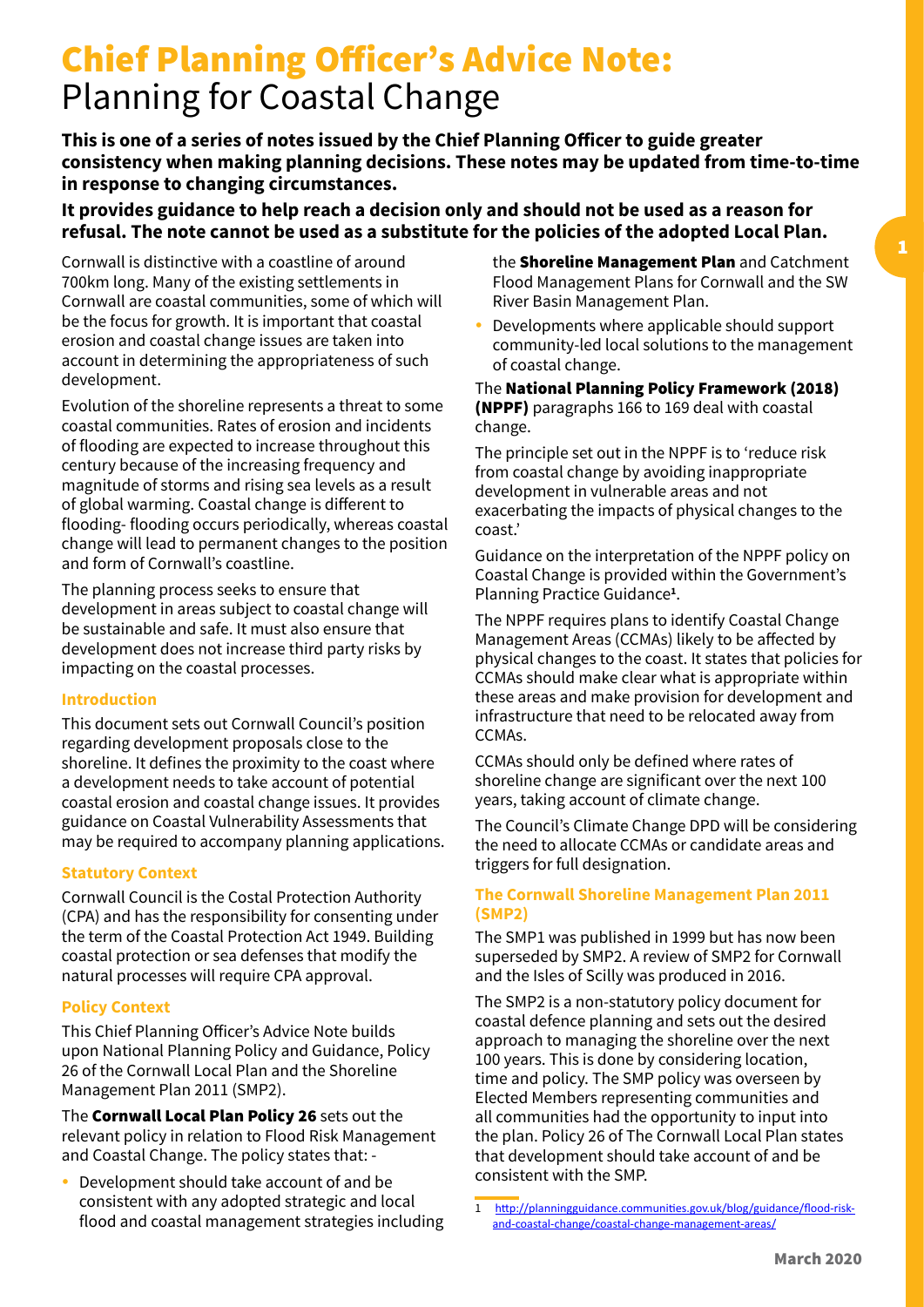The SMP area is divided into 259 individual policy units, each with a preferred policy option for each of the three time periods or 'epochs' up to the year 2105. There are four management policies that can be considered by the SMP as set out below.

#### **SMP Policy approach.**

- No active intervention (NAI)
- Hold the Line (HTL)
- Managed Realignment (MR)
- Advance the line (ATL):

#### **Time or 'epoch'**

- Present day (2005-2025);
- $\bullet$  Medium-term (2025-2055) and
- Long-term (2055-2105)

#### **The South Devon and Dorset Shoreline Management Plan**

A section of the Cornish coastline east of Rame Head – e.g. Kingsand, Cawsand, Torpoint, Saltash is covered by the South Devon and Dorset SMP because it sits in a coastal sediment cell along with the Tamar Estuary. Any development along this section of coastline will need to have regard to this SMP.

#### **Neighbourhood Development Plans**

The Local Plan examination report stated that CCMAs should be considered for adoption in Cornwall through neighbourhood plans. See the Neighbourhood Plans section for further guidance.

A Neighbourhood Plan Toolkit for Coastal Change Policy will be produced. This will provide guidance on any need for coastal change policies and associated allocations in neighbourhood plan areas which are considered by the Shoreline Management Plan to be particularly vulnerable to coastal change. Guidance will be given regarding the process of designating Coastal Change Management Areas and developing adaptation plans.

#### **Extent of Jurisdiction**

In general, local authority jurisdiction coincides with the authority's administrative boundary. It is clear, and has been consistently agreed in the past, that coastal local authorities have administrative control and jurisdiction over areas down to low water mark. This can change around estuaries and harbours and where proposals extend into the sea it is worth confirming at an early stage where you need to go to seek the relevant permissions. Contacts are provided at the back of the document.

#### **The Cornwall Coastal Vulnerability Map (CCVM) for Planning**

Predicting rates of future coastal erosion is particularly difficult. Erosion is rarely slow and constant but occurs episodically. Despite the uncertainty in predicting future erosion rates it is necessary to define a potential coastal erosion zone to identify planning proposals that might be vulnerable to coastal erosion.

The [Cornwall Coastal Vulnerability Map \(CCVM\)](https://map.cornwall.gov.uk/website/ccmap/index.html?zoomlevel=1&xcoord=162690&ycoord=64380&wsName=sfra&layerName=Coastal%20erosion%20-%20NCERM_NAI_LT_05_10m) covers the whole Cornish coast and can be viewed on the Council's online [Strategic Flood Risk interactive map](https://map.cornwall.gov.uk/website/ccmap/index.html?zoomlevel=1&xcoord=162690&ycoord=64380&wsName=sfra&layerName=Coastal%20erosion%20-%20NCERM_NAI_LT_05_10m) (see layer 'Coastal erosion - NCERM\_NAI\_LT\_05\_10m').

The CCVM is a constraint area where land and development may be susceptible to coastal change over the next 100 years.

The area is based upon the National Coastal Erosion Risk Mapping (NCERM) prediction assuming that the SMP policies are followed, with a 5% probability of it being an underestimate over the long term. To seaward, the line extends to Mean Low Water Springs  $(MIWS)$ .

The CCVM area is based on the best available evidence currently available. The CCVM will be reviewed to reflect improved evidence when available including the 'Cliff and Shore Erosion under Accelerated Sea Level Rise' project (SC120017).

#### **Coastal Vulnerability Assessment (CVA)**

The **[Planning Practice Guidance](https://www.gov.uk/guidance/flood-risk-and-coastal-change#vulnerability-assessment-to-appropriate-development)** provides the following advice on what a Coastal Change Vulnerability Assessment would need to demonstrate:

"In considering the requirements in paragraph 168 of the National Planning Policy Framework a vulnerability assessment might demonstrate that the development:

- would not impair the ability of communities and the natural environment to adapt sustainably to the impacts of a changing climate;
- $\bullet$  will be safe through its planned lifetime, without increasing risk to life or property, or requiring new or improved coastal defences;
- would not affect the natural balance and stability of the coastline or exacerbate the rate of shoreline change to the extent that changes to the coastline are increased nearby or elsewhere.

The assessment could also consider measures for managing the development at the end of its planned life, including any proposals for the removal of the development before the site is immediately threatened by shoreline changes."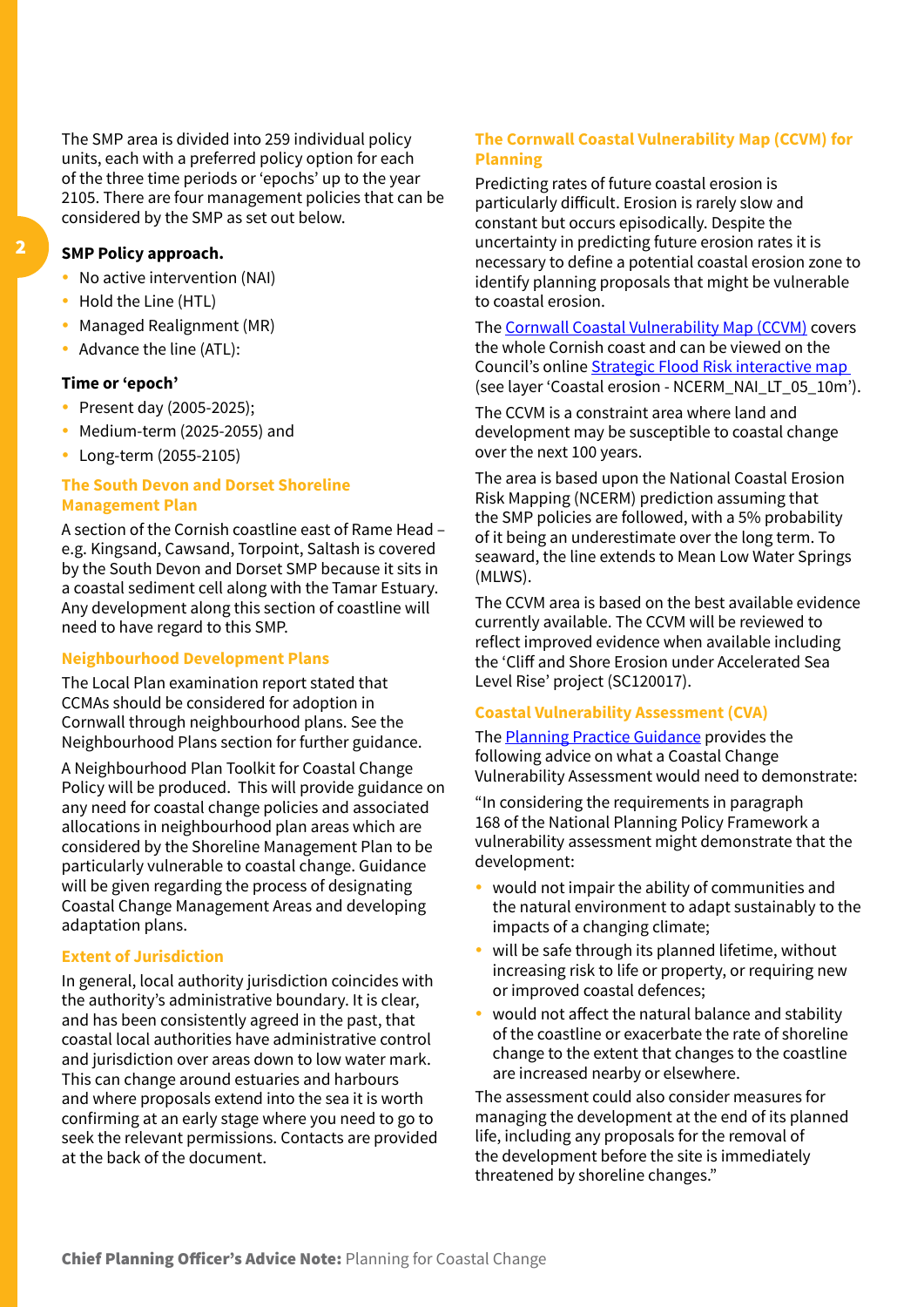#### **Appropriate Development**

The Planning Practice Guidance (Paragraph 073) sets out some criteria and lists types of appropriate development that can be used as a basis for decisions.

Permissions may be temporary or time-limited to accommodate future coastal change.

Where there is evidence that development may impact coastal processes, applications may still need to demonstrate that the proposal does not have an unacceptable impact on coastal processes and increase third party risk.

#### **Exempt Development**

Exemptions to development requiring a Coastal Vulnerability Assessment include:

- Minor development such as walls, fences, gates, elevation alterations, private gardens or bus shelters.
- Applications for advertisement control.
- Applications for works to trees

#### **Private Sea Defences**

We are not encouraging private sea defences. However, consent may be granted if an application can demonstrate that it would conform with the Coastal Protection Act and the intent of the Shoreline Management Plan.

Private sea defences and coastal protection structures require consent under the Costal Protection Act 1949. This is independent to planning permission and considers the impact on coastal processes.

#### **Replacement Dwellings**

The Cornwall Local Plan supports the re-use of previously developed land (Policy 3 and 21) which includes the existing dwelling stock. It also supports replacement dwellings in the countryside (policy 7).

Subject to a satisfactory Coastal Vulnerability Assessment, showing that the existing building is protected for 100 years, as required by NPPF, the Local Planning Authority is sympathetic to the provision of a replacement dwelling that would be protected for the same period of time.

Change of use from Temporary Holiday Accommodation to Permanent Residential.

Paragraph 073 of the Planning Practice Guidance draws a clear distinction between sites used for holiday, caravans, camping and hotels and permanent new residential development. Where a development proposes the change of use from holiday accommodation to permanent residential, a Coastal Vulnerability Assessment will be required to demonstrate that the development will be acceptable.

#### **Hold the Line coastal frontages**

Where development is dependent on sustaining wider coastal defences in the long term to maintain a Hold the Line policy it is reasonable that such developments contribute to funding these defences in some way.

#### **Coastal Access**

Cornwall Local Plan states in paragraph 2.156 "Where possible the undeveloped coast should remain open unless development requires a coastal location such as flood defences and measures to improve public access and enjoyment."

The Marine and Coastal Access Act 2009 also provides a requirement that development does not hinder the creation and maintenance of a continuous signed and managed route around the coast.

#### **Dune Systems**

Dunes are dynamic systems, subject to constant change and are particularly vulnerable. Permanent and fixed structures in these areas should be avoided, unless it can be demonstrated that the impacts would not impair the natural environment to adapt sustainably to the impacts of a changing climate.

#### **Surface Water Drainage**

In accordance with Policy 26 of the Cornwall Local Plan, appropriate provision should be made for the discharge of surface water drainage to ensure that it does not adversely affect coastal stability.

- Soakaways and other infiltration based sustainable systems are not recommended within 5 metres of the CCVMP zone as they may adversely affect coastal stability.
- Discharge of surface water directly over or down the face of a cliff is generally not appropriate.
- However, if no other method can be achieved, it should be demonstrated through a Coastal Vulnerability Assessment that the proposed drainage method would not adversely affect coastal stability.